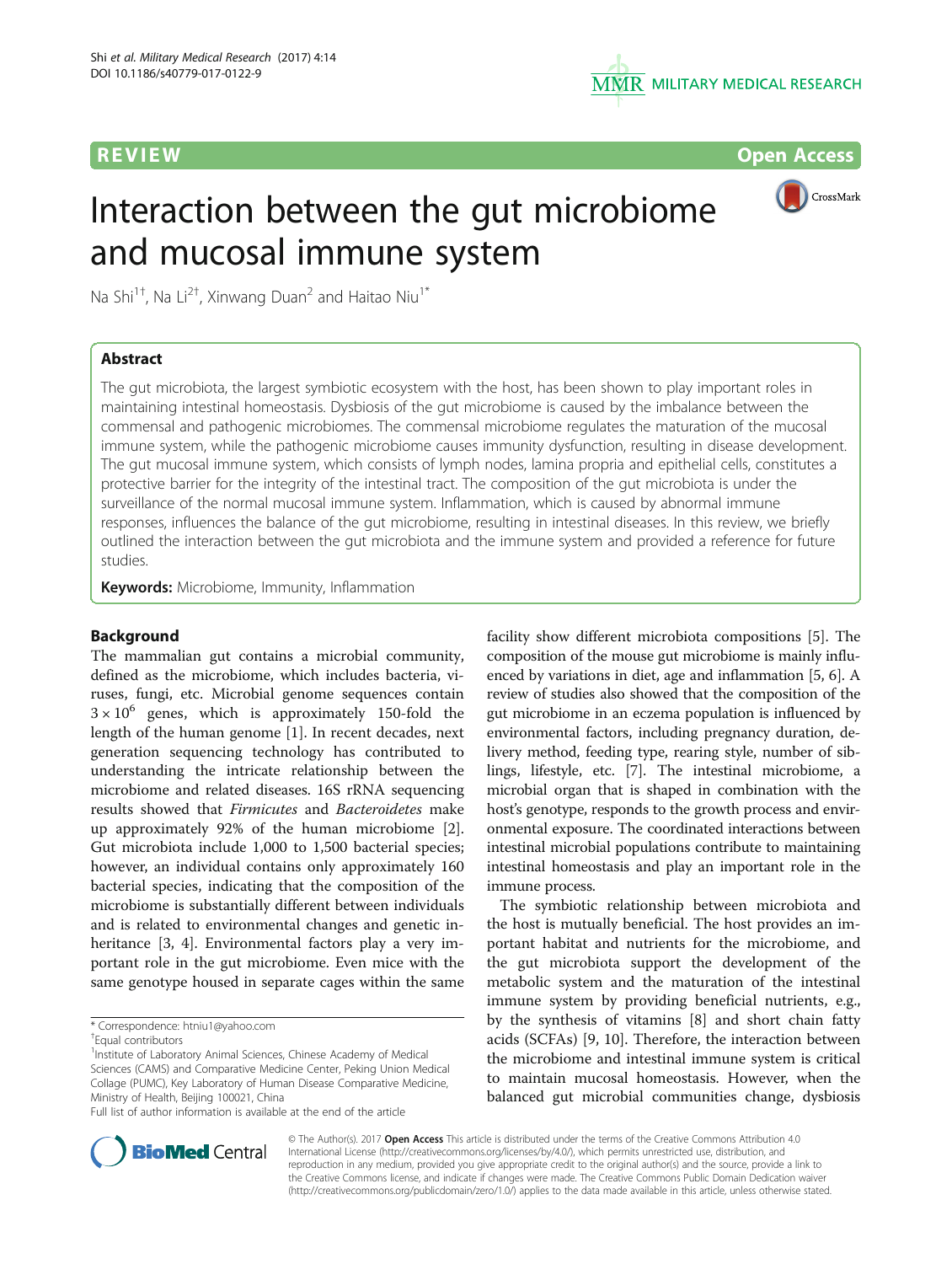causes intestinal diseases [[11\]](#page-4-0). Microbial colonization depends on the development of the immune system. The rapid colonization of microbiota in the neonatal gastrointestinal tract plays a vital role in the development of the gut immune system [\[12](#page-4-0)]. However, studies in Germ-Free (GF) animals revealed that the lack of gut microbiota caused a significant immune system deficiency. Furthermore, the dysbiosis of gut microbiota has been closely linked to several diseases, such as obesity [\[13](#page-4-0)], type 2 diabetes [\[14](#page-4-0)], hypertension [[15\]](#page-4-0), necrotizing enterocolitis (NEC) [[16\]](#page-4-0), and inflammatory bowel diseases(IBD) [[17\]](#page-5-0), etc.

The aim of this review is to briefly summarize the interaction between the gut microbiome and mucosal immune system, as well as the development of autoimmune diseases.

# The intestinal mucosal immune system

The immune system is regulated by immune organs, immune cells, soluble cytokines and cell receptors. The intestine mucosal immune system consists of three different mucosal lymphoid structures: Peyer's patches, the lamina propria and the epithelia [\[6](#page-4-0)].

The mucus layer on the surface of epithelial cells is the first line of defense in the organism's physiological barrier. In the small intestine epithelia, Paneth cells located at the base of crypts are capable of secreting antimicrobial peptides (AMPs) in response to bacteria or pathogens in the gut lumen and contribute to intestinal innate host defense [\[18](#page-5-0)]. The AMPs include α-defensins (HD5 and HD6 in humans and cryptdins in mice), RegIII and lysozymes, etc. [[19](#page-5-0)]. The mucus layer and AMPs constitute the mucosal barrier to prevent the invasion of symbiotic bacteria. Pioneering studies have discovered an important role for AMPs in the host mucosal defense, indicating that they directly affect the microbiome in the intestinal lumen [\[20](#page-5-0)–[22\]](#page-5-0). AMPs can exert antimicrobial activities to kill microorganisms in vitro [[18\]](#page-5-0). RegIII specifically targets Gram-positive bacteria. Additionally, bacteria and bacterial antigens increased the expression of RegIIIγ [[23](#page-5-0)], cryptdin [\[24](#page-5-0)], and human β-defensin 2 [\[25](#page-5-0)]. Moreover, RegIIIβ was significantly increased, and it was released into the gut lumen in response to infection [[26\]](#page-5-0). RegIIIγ played a vital role in segregating the bacteria from the intestinal epithelium, and the absence of RegIIIγ led to increased bacteria colonization on the epithelium and the activation of adaptive immunity [\[27](#page-5-0)].

Epithelial cells are the second physical barrier of the intestinal mucosal immune system, and they directly participate in the immune surveillance of the gut. Epithelial cells are not only involved in the direct defense of microorganisms; they also send signals to the mucosal immune system by producing cytokines and chemokines

[[11\]](#page-4-0). In response to stimuli, a class of innate lymphoid cells (ILCs) located in the epithelial cells can be activated to produce cytokines, which play a defensive or a pathogenic role in inflammation; this response is closely related to the control of intestinal homeostasis in mammals. IL-22 is produced by ILCs and promotes homeostasis and healing during infection in the gut [[28](#page-5-0), [29\]](#page-5-0). IL-22 is also capable of inducing epithelial cells to produce RegIIIα, which bonds bacterial peptidoglycan carbohydrates and kills targeted Gram-positive bacteria [[30](#page-5-0)]. The microbiome produces metabolites, such as butyrate and tryptophan decomposition metabolites that are able to enhance gut integrity and stimulate innate lymphoid cells group 3 (ILC3) to produce IL-22 [\[9\]](#page-4-0). Intraepithelial lymphocytes (IELs), which consist of  $\alpha\beta^+$  and  $\gamma\delta^+T$  cell populations, play an important role in defense and pathogenesis during inflammation. When IELs are activated, they express cytokines, such as IFN-γ and keratinocyte growth factor, to protect epithelial cells from injury [[31](#page-5-0)–[33\]](#page-5-0). The level of IFN-γ, which is produced by IELs, is closely linked to IBD [[34](#page-5-0)]. Dendritic cells (DCs) are responsible for the immune system's ability to effectively recognize and eliminate exogenous pathogens. DCs have the ability to continuously pass antigens through the barrier to mucosal-associated lymphoid tissue or to drain lymph nodes [\[35\]](#page-5-0). Additionally, DCs open the tight junction between the intestinal epithelium and directly enter the lumen to phagocytose Salmonella and E. coli [[35](#page-5-0)]. At the steady state, DCs regulate intestinal immune tolerance by promoting the differentiation of  $CD4^+$  T cells toward regulatory T cells (Tregs) [[36](#page-5-0)] and activating the Tregs through the non-classical autophagy pathway [\[37\]](#page-5-0). Sierro et al. [\[38](#page-5-0)] further confirmed that the Salmonella flagella protein specifically induced the up-regulated expression of CCL20 and led to DC migration. Pro-inflammatory T helper (Th) cells play an important role in autoimmunity by eliminating pathogens during the host defense reaction and inducing tissue inflammation, which leads to subsequent tissue destruction. Tregs is a major regulatory component in immune tolerance and inflammation. Therefore, the dysregulation of Tregs and pro-inflammatory Th cells in the gut are closely associated with intestinal autoimmunity, such as in IBD [[36](#page-5-0)]. In addition, secretory cells in the epithelial cell layer can synthesize and secrete proteoglycans to form mucus and other cells involved in auxiliary microbial defense [[11](#page-4-0)]. Epithelial cells also express various pattern recognition receptors (PRRs), including Toll-like receptors (TLRs) and nucleotide-binding oligomerization domain-containing protein 2 (NOD2), which also produce chemokines for bone marrow cells and lymphocytes upon anti-inflammatory stimuli [[39](#page-5-0)–[41\]](#page-5-0). TLRs are a group of important PRRs play a vital role in the innate immune system [\[40](#page-5-0)]. Microbes can recognize immune regulators, such as chemokines, pro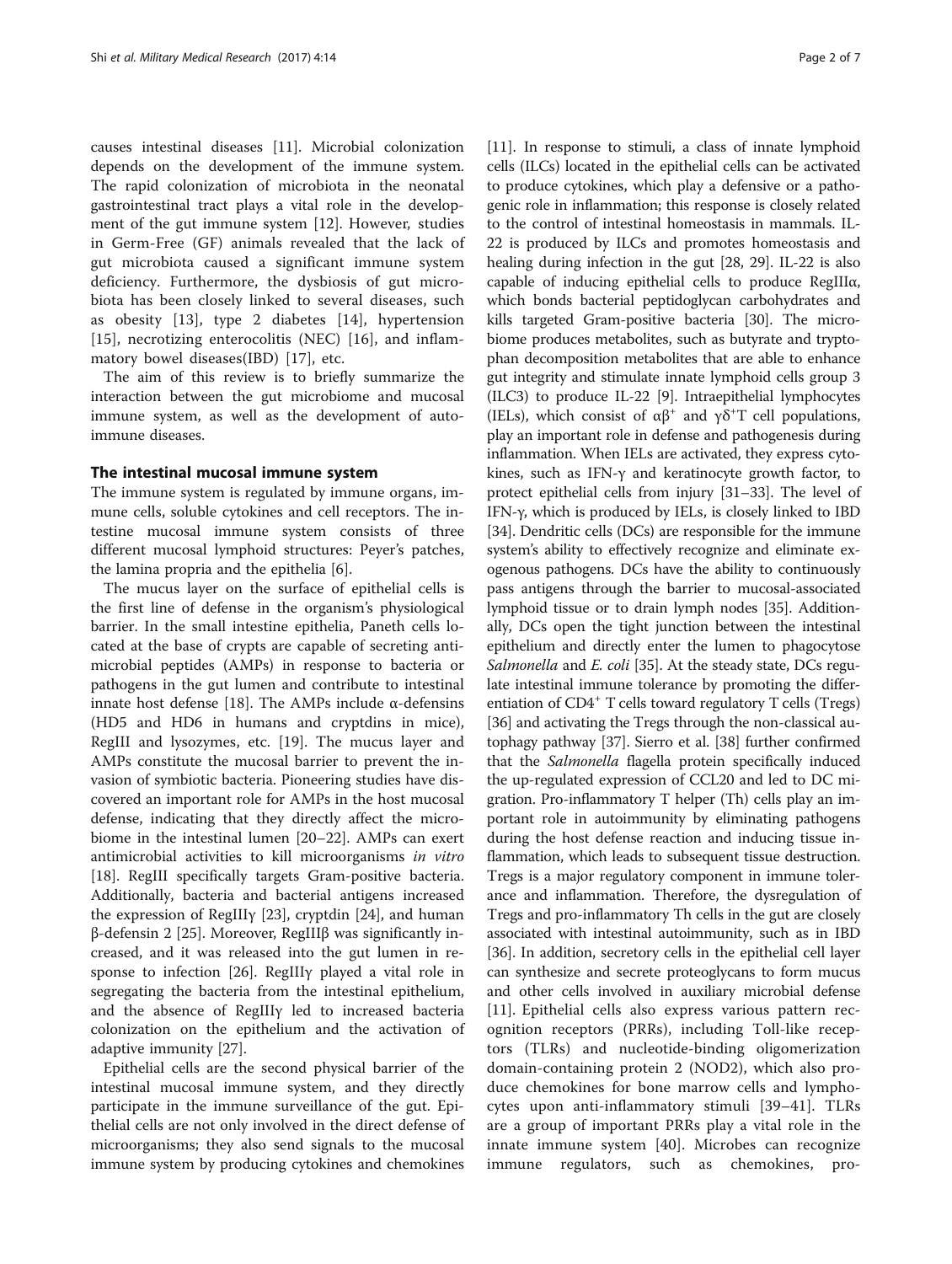inflammatory cytokines and anti-inflammatory cytokines, through PRR, and these regulators play important roles in autoimmunity and adaptive immunity.

The lamina propria, which consists of B and T cells, resides in the lower layer of intestinal epithelial cells. T cells quickly respond to the signal from the lumen environment and initiate inflammatory and anti-inflammatory responses. The intestinal microbiome promoted the differentiation of naive CD8<sup>+</sup> T cells toward CD4<sup>+</sup> T cells [[42\]](#page-5-0). The lamina propria CD4<sup>+</sup> T cells secreted IL-17 and IL-22, which were involved in regulating intestinal inflammation [\[43](#page-5-0)]. Intestinal epithelial cells produce IL-17, which can induce the expression of chemokines, such as CXC and CC chemokines [[44\]](#page-5-0). Peyer's patches, the location for IgA-producing B cell maturation, are distributed along the small intestine with counts of 100– 200 in humans and 6–12 in mice [[45\]](#page-5-0). These patches contribute to generating B cells and plasma cells. Activated B cells in Peyer's patches consistently generate IgA-producing plasma cells for T cell-dependent and T cell-independent responses in the gut [[46, 47\]](#page-5-0). Secreting IgA is their major contribution to protecting the gut barrier [\[48](#page-5-0)]. After activation, T cells and B cells return to the lamina propria, functioning as part of the specific immune response [\[11\]](#page-4-0). Intestinal microfold (M) cells are epithelial cells that are primarily present in Peyer's patches of the small intestine and shuttle antigens into the Peyer's patch for appropriate immune responses. Most recently, Sialic acid-binding immunoglobulin-like lectin F (Siglec-F) expression was identified on mouse M cells in the small intestine; Siglec-F functions in antigen transportation in the gut [[49\]](#page-5-0).

# Gut microbiome and mucosal immunity

Over the course of evolution, the microbiome maintains symbiosis with the gut environment. The human gut provides nutrients and a breeding environment for intestinal microflora; in turn, intestinal microflora assists in carbohydrate fermentation and synthesize vitamins by reducing intestinal permeability and increasing the epithelial defense mechanism to form a mucosal barrier [[50\]](#page-5-0). The intestinal mucosal immune system constitutes the largest immune component in vertebrates, functioning closely with the intestinal microbiome. The balance of the intestinal mucosa immune system plays a key role in host homeostasis and defense. Studies on GF mice suggested that the intestinal microbiome plays a vital role in the formation of mucosal immunity. Compared with specific pathogen free (SPF) animals, GF animals produce fewer IELs [\[51\]](#page-5-0) and have significantly reduced IgA-secreting plasma cells in the lamina propria [[52](#page-5-0)], as well as fewer Tregs [[53\]](#page-5-0). Angiogenin-4 (Ang4) is a class of microbicidal proteins in Paneth cells and can be secreted into the gut lumen against microbes. Real-time

quantitative RT-PCR suggested that the mRNA expression level of Ang4 markedly decreased in GF mice compared with conventional mice [\[54](#page-5-0)]. This result indicates that gut microbiota is required for mucosal immunity. Additionally, Peyer's patches in GF mice contain a smaller germinal center than in conventional mice [\[9](#page-4-0)]. The intestinal mucosa is the main site for microbiomehost interactions. A recent study showed that IgA in the feces significantly increased after treatment with prebiotics, while the expression of pro-inflammatory factor in the mesenteric lymph nodes and Peyer's patches was significantly reduced. Additionally, the IL-10, CXCL-1 and Mucin-6 genes were up-regulated, while the colonic mucosa 4, IFN- $\gamma$ , GM-CSF and IL-1 $\beta$  genes were downregulated in the ileum [\[48](#page-5-0)]. These results indicated that the gut microbiome affect intestinal mucosal immune balance.

The dynamic interaction between the microbiome and environmental factors shapes mucosal and systemic immunity. Diet and exogenous substrates are the key regulatory factors of the intestinal microbiome. In obese subjects, the ratio of Bacteroidetes/Firmicutes was reported to be decreased [[55](#page-5-0)]. High fat and high sugar diet feeding changed the composition and diversity of the gut microbiome in mice, leading to altered SCFA production [\[56](#page-5-0)]. In healthy individuals, the microbiome primarily consists of 4 groups of bacteria: Firmicutes, Bacteroidetes, Proteobacteria and Actinobacteria [\[57\]](#page-5-0).

Carasi et al. [[48\]](#page-5-0) found that LPS induced a significant decline in the production of IL-6 and GM-CSF in Lactobacillus kefiri-treated mice, indicating that Lactobacillus kefiri is an important factor of intestinal inflammatory dysbiosis. Bacteroides fragilis, a type of symbiotic bacteria, can produce polysaccharide A with antiinflammatory effects by inhibiting IL-17 production and enhancing the activity of intestinal Tregs [[58, 59](#page-5-0)]. Polysaccharide A regulates  $CD4^+$  T cell transformation to-ward Foxp3<sup>+</sup> Tregs in a TLR2-dependent manner [\[59](#page-5-0)]. Subsequently, Tregs produce anti-inflammatory IL-10 in response to defend inflammatory injuries [[59](#page-5-0), [60\]](#page-5-0). The colonization of Clostridium clusters IV and XIVa in the large intestine enhance the level of  $TGF-\beta_1$  and promote IL-10-expressed Foxp3<sup>+</sup> Tregs [\[61](#page-5-0), [62\]](#page-5-0). However, Clostridium clusters IV and XIVa declined in IBD. An analysis of dsDNA virus-like particles in IBD patients suggested that the Caudovirales bacteriophages remarkably expanded, and this expansion was associated with a significant alteration of bacteria [\[63\]](#page-5-0). Hence, the complex interaction between the microbiome and its host maintains a spatial separation of the microbiome and intestinal epithelial cells, which promotes host homeostasis. The effect of segmented filamentous bacteria (SFB) on promoting the Th17 response has drawn substantial attention. SFB are closely related to intestinal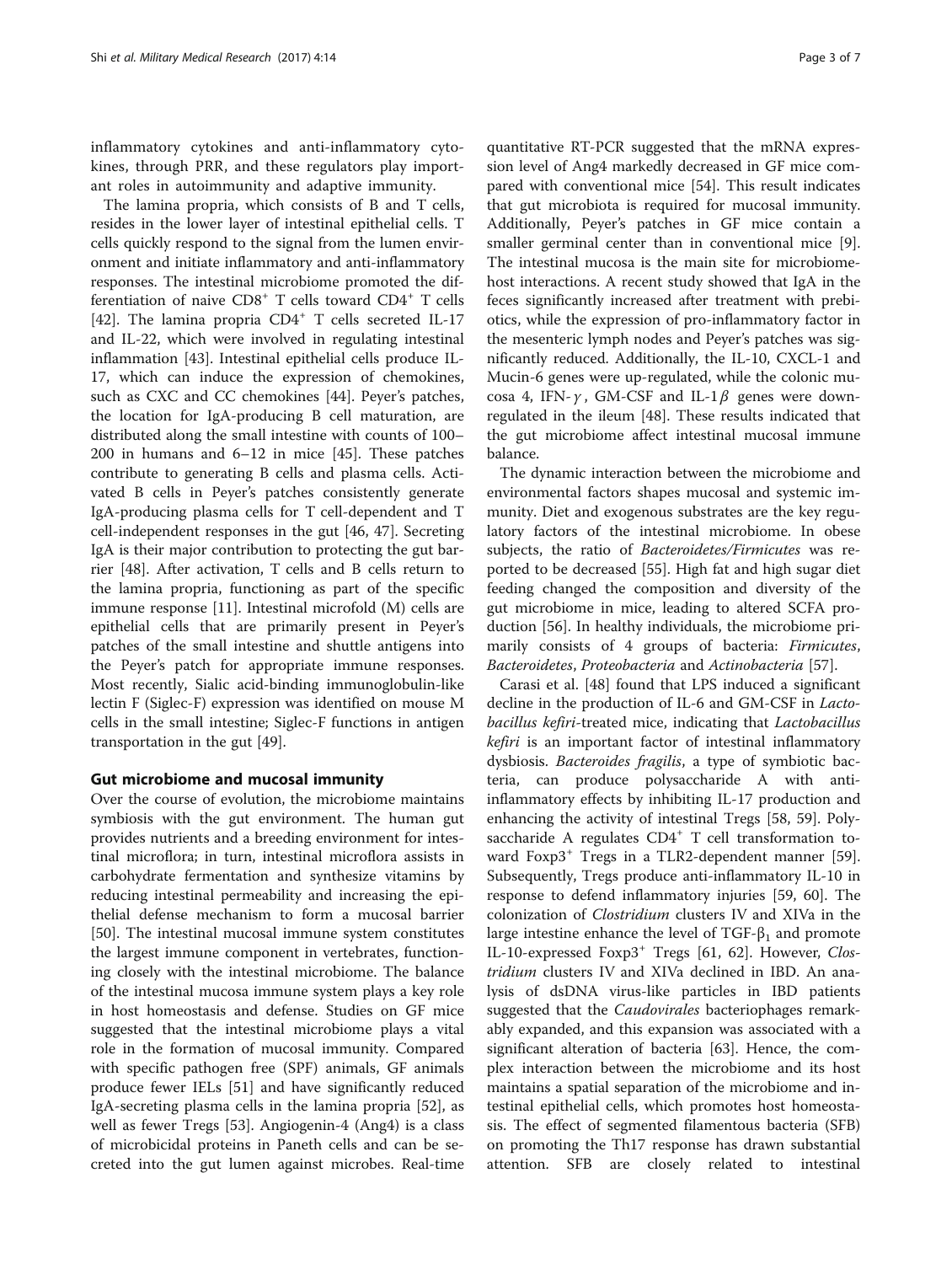inflammation [[64](#page-5-0), [65](#page-5-0)]. The colonization of SFB promoted systemic Th17 cell activation and triggered arthritis in GF K/BxN mice [\[66](#page-6-0)], as well as accelerated experimental autoimmune encephalomyelitis [[67\]](#page-6-0).

# The dysbiosis of the gut microbiome induces intestinal diseases

The intestinal microbiota and mucosal immunity constantly interact to achieve intestinal homeostasis. However, once the balance is broken, dysfunction of the intestinal immune system will trigger a variety of diseases, such as IBD. IBD is a heterogeneous disease influenced by genetic, environmental and microbial factors, leading to intestinal inflammation by triggering an abnormal immune response. Crohn's disease (CD) and ulcerative colitis (UC) are typical IBDs [\[50](#page-5-0)]. Studies have shown that genetic susceptibility was not sufficient to trigger IBD, the concordance of which was only 35% for CD and 16% for UC in monozygotic twins [\[68\]](#page-6-0). This result indicated that in addition to genetic factors, environmental and microbial factors are also important for IBD pathogenesis. Studies have shown that intestinal dysbiosis led to an abnormal adaptive immune response that increased IBD inflammation and the destruction of the gastrointestinal tract [[69, 70\]](#page-6-0). The rapid development of next generation sequencing technology has provided further information on the human genome and the composition of the intestinal microflora genome, and it has aided in the determination of which species of intestinal microorganisms are related to disease development [[2,](#page-4-0) [37\]](#page-5-0). Therefore, intestinal microflora manipulation has been a powerful preventive and therapeutic intervention against inflammation. Among these, fecal microbiota transplantation is an effective treatment for IBD [\[71](#page-6-0)]. Recent studies have shown that one of the important genes for regulating the pathogenesis of IBD, Caspase recruitment domain family member 9 (CARD9), was responsible for mediating intracellular signals to trigger inflammation. The intestinal microbial structure was altered and susceptible to intestinal fungus infection in CARD9 knockout mice, indicating that the deletion of CARD9 led to IBD dysbiosis [\[72\]](#page-6-0). In patients with mild to moderate colitis, the production of IL-22 by ILC3 was elevated when exposed to excreta, suggesting the involvement of gut microbiota [[73\]](#page-6-0). Additional studies have also found a relationship between the abnormal expression of miRNA and the development of IBD. MiR-19b expression was found to be significantly reduced in CD [\[74\]](#page-6-0). Bioinformatics analysis showed that a suppressor of cytokine signaling (SOCS3) was considered the possible target of miR-19b. By inhibiting SOCS3, MiR-19b regulates intestinal epithelial cells to produce cytokines, thereby inhibiting the inflammatory response and eventually preventing the onset of CD [[74\]](#page-6-0).

Altered microbiota diversity was found in IBD, and it was reflected by a decline in commensal bacteria, such as Firmicutes and Bacteroidetes, and an increase in detrimental bacteria, such as Proteobacteria and Actinobacteria [[17](#page-5-0)]. Due to the decreased microbial diversity in IBD, the ability of microbiota to adapt to environmental changes and to defend against natural disturbances is impaired. Active bacterial products can regulate the inflammatory response in IBD. For example, IL-10 deficiency was found to be associated with early-onset IBD [[75, 76\]](#page-6-0). SCFAs are dietary fiber produced by gut bacteria fermentation. Studies of fecal samples from IBD patients showed that SCFA levels were remarkably changed, supporting the important role of SCFAs in IBD [[77\]](#page-6-0). SCFAs regulate certain inflammatory responses by binding GPR43 [[78\]](#page-6-0). Additionally, SCFAs regulate colonic Treg cell homeostasis by restoring the colonic size and function of the Treg cell pool in GF mice [\[79\]](#page-6-0).

Gut microbiota produce many immunogenicity substances. For example, complex lipopolysaccharides on the cell surface of Gram-negative bacteria caused a fecal immune response. In some cases, immunogenic substances pass through the intestinal wall, especially when the barrier is destroyed, causing further damage [\[80\]](#page-6-0). Bacteroides fragilis found in the human intestine plays a positive regulatory role in the human immune system. In GF mice, Bacteroides fragilis promoted the  $F\alpha p3^+$  T cells to produce anti-inflammatory cytokines in the gut [[59](#page-5-0)]. Recent studies showed that intestinal microflora enveloped with IgA from IBD patients promoted the sensibility of dextran sodium sulfate-induced colitis in GF mice. Intestinal microflora, especially enterobacterium, promoted host IgA effects [\[81\]](#page-6-0). These studies highlight the complex interactions between intestinal microflora and IgA in the pathogenesis of intestinal inflammation.

# Effects of gut microbiome and mucosal immunity in autoimmune diseases

The pathogenetic mechanism of systemic autoimmune diseases remains unclear; genetic and environmental factors may have certain effects. A gut microbiome challenge may initiate autoimmune diseases. Studies have shown that some autoantibodies, such as antinuclear antibodies, anti-double-stranded DNA in systemic lupus erythematosus (SLE), and rheumatoid factor, anticitrullinated protein antibodies (ACPAs) in rheumatoid arthritis (RA) could be detected before the onset, indicating that the microbiome plays an important role in the development of autoimmune diseases, especially Porphyromonas gingivalis (P.gingivalis) [[82](#page-6-0)–[84](#page-6-0)]. Hevia et al. [[85\]](#page-6-0) recently found that the ratio of gut *Firmicutes/Bac*teroidetes decreased in SLE patients, indicating that the dysfunction of mucosal immunity in SLE patients may influence the gut microbiome community. Similarly, P.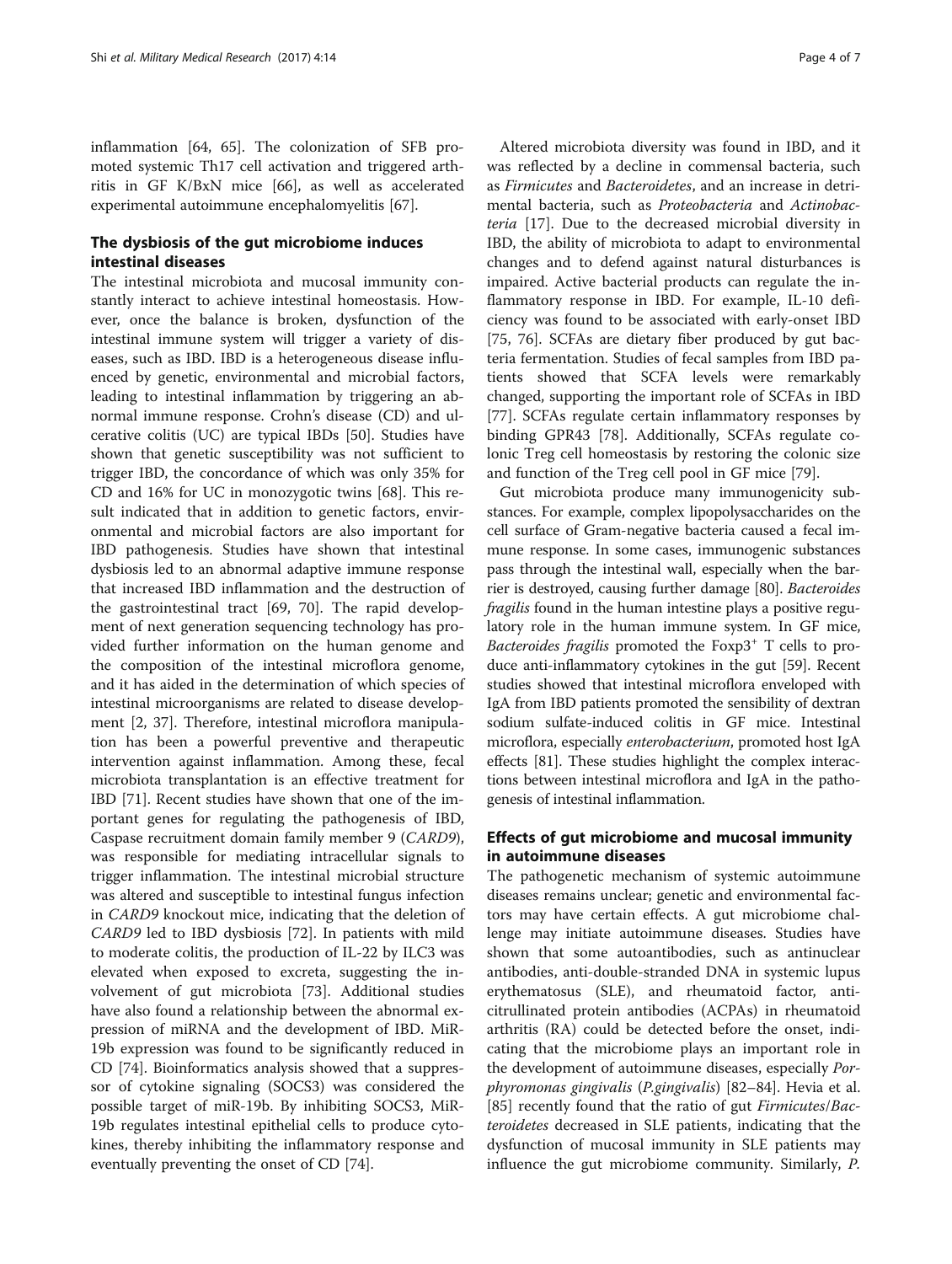<span id="page-4-0"></span>gingivalis was shown to be the potential initiator, causing RA to form ACPAs [\[84\]](#page-6-0). Recent studies have shown a close relationship between microbiota and RA, including Mycoplasma [\[86](#page-6-0)], Proteus [[87\]](#page-6-0), Escherichia [[88\]](#page-6-0), Haemophilusspp, Lactobacillussalivarius, etc. [[89\]](#page-6-0). 16S rRNA analysis showed that Lactobacillus significantly increased in the fecal microbiota of RA patients compared to the control [[90\]](#page-6-0). Compared to RA patients with long-term treatment, an increase in Prevotella and a decline in Bacteroides were found in early RA patients [[91\]](#page-6-0), indicating the influence of Prevotellain RA disease development. The functional analysis of Prevotella-dominating metagenomics showed that the purine metabolic pathways significantly declined, which may have affected the therapeutic efficiency of methotrexate in RA [\[91](#page-6-0)]. Studies also showed that the microbial components in the terminal ileum significantly changed in ankylosing spondylitis (AS); the abundance of five bacterial species significantly increased, including Lachnospiraceae, Ruminococcaceae, Rikenellaceae, Porphyromonadaceae and Bacteroidaceae. Conversely, Veillonellaceae and Prevotellaceae declined [[92](#page-6-0)]. Hence, the dysbiosis of gut microbiota is closely associated with autoimmune diseases.

# Conclusions

In summary, intestinal microbiota coordinates to shape host immunity and contribute to maintaining intestinal homeostasis and inhibiting inflammation. Recent data have shown the pivotal role of intestinal microbiota in mucosal immunity. An impaired interaction between intestinal microbiota and mucosal immune system is associated with the pathogenesis of inflammatory diseases, such as IBD, RA, SLE, AS, etc., and it highlights the importance of exploring the function of microbiota in such diseases. Thus, intestinal microbiota has become effective targets for the development of new diagnostic methods. Balancing the gut microbiome will likely represent an effective treatment for chronic inflammatory diseases.

#### **Abbreviations**

ACPAs: Anti-citrullinated protein antibodies; AMP: Antimicrobial peptides; Ang4: Angiogenin-4; AS: Ankylosing spondylitis; CARD9: Caspase recruitment domain family member 9; CD: Crohn's disease; DC: Dendritic cell; GF: Germfree; IBD: Inflammatory bowel disease; IEL: Intraepithelial lymphocyte; ILC: Innate lymphoid cell; NEC: Necrotizing enterocolitis; NOD2: Nucleotidebinding oligomerization domain-containing protein 2; P.gingivalis: Porphyromonas gingivalis; PRR: Pattern recognition receptor; RA: Rheumatoid arthritis; SCFA: Short chain fatty acid; SFB: Segmented filamentous bacterium; Siglec-F: Sialic acid-binding immunoglobulin-like lectin F; SLE: Systemic lupus erythematosus; SOCS3: Suppressor of cytokine signaling; SPF: Specific pathogen free; Th: T helper; TLR: Toll-like receptors; Treg: Regulatory T cell; UC: Ulcerative colitis

#### Funding

"PUMC" Fellow award from Peking Union Medical Collage (PUMC) CAMS Initiative for Innovative Medicine (2016-I2M-1-006).

#### Availability of data and materials

Not applicable.

#### Authors' contributions

NS and NL performed the literature search and wrote the main body of the manuscript. XD provided critical writing in the revised manuscript. HN designed and instructed the writing of the manuscript. All authors read and approved the final manuscript.

### Competing interests

The authors declare that they have no competing interests.

#### Consent for publication

Not applicable.

#### Ethics approval and consent to participate Not applicable.

#### Author details

<sup>1</sup>Institute of Laboratory Animal Sciences, Chinese Academy of Medical Sciences (CAMS) and Comparative Medicine Center, Peking Union Medical Collage (PUMC), Key Laboratory of Human Disease Comparative Medicine, Ministry of Health, Beijing 100021, China. <sup>2</sup>Department of Rheumatology, the Second Affiliated Hospital of Nanchang University, Nanchang 330006, China.

### Received: 18 October 2016 Accepted: 10 April 2017 Published online: 27 April 2017

### References

- 1. Qin J, Li R, Raes J, Arumugam M, Burgdorf KS, Manichanh C, et al. A human gut microbial gene catalogue established by metagenomic sequencing. Nature. 2010;464:59–65.
- 2. Eckburg PB, Bik EM, Bernstein CN, Purdom E, Dethlefsen L, Sargent M, et al. Diversity of the human intestinal microbial flora. Science. 2005;308:1635–8.
- 3. Lee YK, Mazmanian SK. Has the microbiota played a critical role in the evolution of the adaptive immune system? Science. 2010;330:1768–73.
- 4. Harmsen H, de Goffau M. The human gut microbiota. Adv Exp Med Biol. 2016;902:95–108.
- 5. Hasegawa M, Inohara N. Regulation of the gut microbiota by the mucosal immune system in mice. Int Immunol. 2014;26:481–7.
- 6. Richards JL, Yap YA, Mcleod KH, Mackay CR, Marino E. Dietary metabolites and the gut microbiota: an alternative approach to control inflammatory and autoimmune diseases. Clin Transl Immunol. 2016;5:e82.
- 7. Chan CW, Wong RS, Law PT, Wong CL, Tsui SK, Tang WP, et al. Environmental factors associated with altered gut microbiota in children with eczema: a systematic review. Int J Mol Sci. 2016;17:1147.
- 8. Kau AL, Ahern PP, Griffin NW, Goodman AL, Gordon JI. Human nutrition, the gut microbiome and the immune system. Nature. 2011;474:327–36.
- 9. Mcdermott AJ, Huffnagle GB. The microbiome and regulation of mucosal immunity. Immunology. 2014;142:24–31.
- 10. Topping DL, Clifton PM. Short-chain fatty acids and human colonic function: roles of resistant starch and nonstarch polysaccharides. Physiol Rev. 2001;81: 1031–64.
- 11. Kuhn KA, Pedraza I, Demoruelle MK. Mucosal immune responses to microbiota in the development of autoimmune disease. Rheum Dis Clin N Am. 2014;40:711–25.
- 12. Romanokeeler J, Moore DJ, Wang C, Brucker RM, Fonnesbeck C. Early life establishment of site-specific microbial communities in the gut. Gut Microbes. 2014;5:192–201.
- 13. Turnbaugh PJ, Ley RE, Mahowald MA, Magrini V, Mardis ER, Gordon JI. An obesity-associated gut microbiome with increased capacity for energy harvest. Nature. 2006;444:1027–131.
- 14. Qin J, Li Y, Cai Z, Li S, Zhu J, Zhang F, et al. A metagenome-wide association study of gut microbiota in type 2 diabetes. Nature. 2012; 490:55–60.
- 15. Yang T, Santisteban MM, Rodriguez V, Li E, Ahmari N, Carvajal JM, et al. Gut dysbiosis is linked to hypertensionnovelty and significance. Hypertension. 2015;65:1331–40.
- 16. Mai V, Young CM, Ukhanova M, Wang X, Sun Y, Casella G, et al. Fecal microbiota in premature infants prior to necrotizing enterocolitis. PLoS ONE. 2011;6:e20647.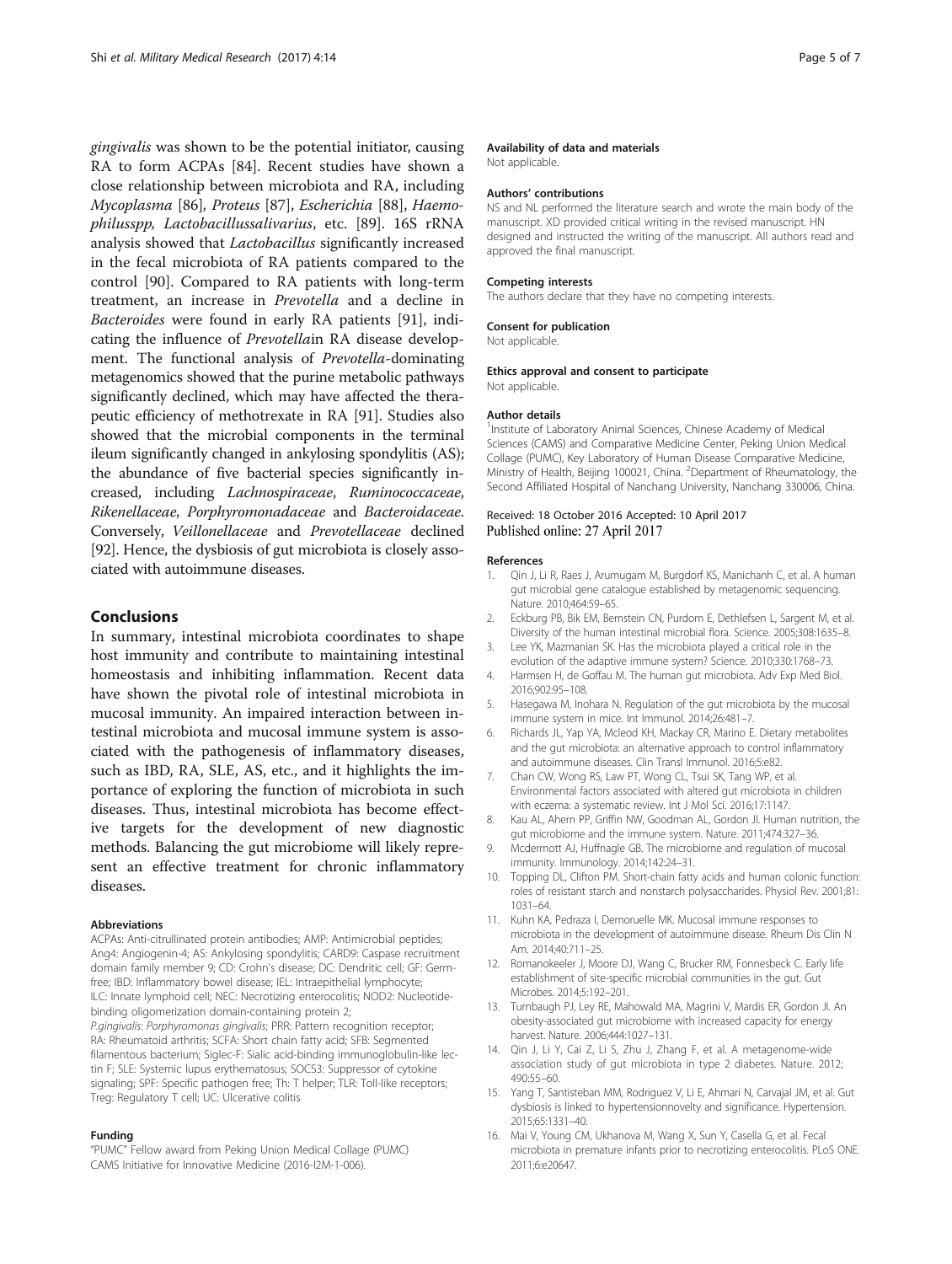- <span id="page-5-0"></span>17. Frank DN, St AA, Feldman RA, Boedeker EC, Harpaz N, Pace NR. Molecularphylogenetic characterization of microbial community imbalances in human inflammatory bowel diseases. Proc Natl Acad Sci U S A. 2007;104: 13780–5.
- 18. Ayabe T, Ashida T, Kohgo Y, Kono T. The role of paneth cells and their antimicrobial peptides in innate host defense. Trends Microbiol. 2004;12: 394–8.
- 19. van Es JH, Jay P, Gregorieff A, Van Gijn ME, Jonkheer S, Hatzis P, et al. Wnt signalling induces maturation of paneth cells in intestinal crypts. Nat Cell Biol. 2005;7:381–6.
- 20. Bals R, Weiner DJ, Moscioni AD, Meegalla RL, Wilson JM. Augmentation of innate host defense by expression of a cathelicidin antimicrobial peptide. Infect Immunol. 1999;67:6084–9.
- 21. Scott MG, Davidson DJ, Gold MR, Bowdish D, Hancock RE. The human antimicrobial peptide IL-37 is a multifunctional modulator of innate immune responses. J Immunol. 2002;169:3883–91.
- 22. Wilson CL, Ouellette AJ, Satchell DP, Ayabe T, Lopez-Boado YS, Stratman JL, et al. Regulation of intestinal alpha-defensin activation by the metalloproteinase matrilysin in innate host defense. Science. 1999;286:113–7.
- 23. Cash HL, Whitham CV, Behrendt CL, Hooper LV. Symbiotic bacteria direct expression of an intestinal bactericidal lectin. Science. 2006;313:1126–30.
- 24. Ayabe T, Satchell DP, Wilson CL, Parks WC, Selsted ME, Ouellette AJ. Secretion of microbicidal alpha-defensins by intestinal paneth cells in response to bacteria. Nat Immunol. 2000;1:113–8.
- 25. Birchler T, Seibl R, Buchner K, Loeliger S, Seger R, Hossle JP, et al. Human Toll-like receptor 2 mediates induction of the antimicrobial peptide human beta-defensin 2 in response to bacterial lipoprotein. Eur J Immunol. 2001;31: 3131–7.
- 26. Stelter C, Kappeli R, Konig C, Krah A, Hardt WD, Stecher B, et al. Salmonellainduced mucosal lectin regiiibeta kills competing gut microbiota. PLoS ONE. 2011;6:E20749.
- 27. Vaishnava S, Yamamoto M, Severson KM, Ruhn KA, Yu X, Koren O, et al. The Antibacterial lectin RegIII promotes the spatial segregation of microbiota and host in the intestine. Science. 2011;334:255–8.
- 28. Zenewicz LA, Yancopoulos GD, Valenzuela DM, Murphy AJ, Stevens S, Flavell RA. Innate and adaptive interleukin-22 protects mice from inflammatory bowel disease. Immunity. 2008;29:947–57.
- 29. Sonnenberg GF, Monticelli LA, Elloso MM, Fouser LA, Artis D. CD4(+) lymphoid tissue-inducer cells promote innate immunity in the gut. Immunity. 2011;34:122–34.
- 30. Mukherjee S, Zheng H, Derebe MG, Callenberg KM, Partch CL, Rollins D, et al. Antibacterial membrane attack by a pore-forming intestinal c-type lectin. Nature. 2014;505:103–7.
- 31. Wang HC, Zhou Q, Dragoo J, Klein JR. Most murine CD8<sup>+</sup> intestinal intraepithelial lymphocytes are partially but not fully activated t cells. J Immunol. 2002;169:4717–22.
- 32. Moretto M, Weiss LM, Khan IA. Induction of a rapid and strong antigenspecific intraepithelial lymphocyte response during oral Encephalitozoon cuniculi infection. J Immunol. 2004;172:4402–9.
- 33. Boismenu R, Havran WL. Modulation of epithelial cell growth by intraepithelial gamma delta T cells. Science. 1994;266:1253–5.
- 34. Simpson SJ, Hollander GA, Mizoguchi E, Allen D, Bhan AK, Wang B, et al. Expression of pro-inflammatory cytokines by TCR alpha beta + and TCR gamma delta + T cells in an experimental model of colitis. Eur J Immunol. 1997;27:17–25.
- 35. Rescigno M, Urbano M, Valzasina B, Francolini M, Rotta G, Bonasio R, et al. Dendritic cells express tight junction proteins and penetrate gut epithelial monolayers to sample bacteria. Nat Immunol. 2001;2:361–7.
- 36. Colombo BM, Scalvenzi T, Benlamara S, Pollet N. Microbiota and mucosal immunity in amphibians. Front Immunol. 2015;6:111.
- 37. Chu H, Khosravi A, Kusumawardhani IP, Kwon AH, Vasconcelos AC, Cunha LD, et al. Gene-microbiota interactions contribute to the pathogenesis of inflammatory bowel disease. Science. 2016;352:1116–20.
- 38. Sierro F, Dubois B, Coste A, Kaiserlian D, Kraehenbuhl JP, Sirard JC. Flagellin stimulation of intestinal epithelial cells triggers CCL20-mediated migration of dendritic cells. Proc Natl Acad Sci U S A. 2001;98:13722–7.
- 39. Gewirtz AT, Navas TA, Lyons S, Godowski PJ, Madara JL. Cutting edge: bacterial flagellin activates basolaterally expressed TLR5 to induce epithelial proinflammatory gene expression. J Immunol. 2001;167:1882–5.
- 40. Akira S, Takeda K, Kaisho T. Toll-like receptors: critical proteins linking innate and acquired immunity. Nat Immunol. 2001;2:675–80.
- 41. Hayashi F, Smith KD, Ozinsky A, Hawn TR, Yi EC, Goodlett DR, et al. The innate immune response to bacterial flagellin is mediated by Toll-like receptor 5. Nature. 2001;410:1099–103.
- 42. Lui JB, Devarajan P, Teplicki SA, Chen Z. Cross-differentiation from the CD8 lineage to cd4 t cells in the gut-associated microenvironment with a nonessential role of microbiota. Cell Rep. 2015;10:574–85.
- 43. Munoz M, Heimesaat MM, Danker K, Struck D, Lohmann U, Plickert R, et al. Interleukin (IL)-23 mediates toxoplasma gondii-induced immunopathology in the gut via matrixmetalloproteinase-2 and IL-22 but independent of IL-17. J Exp Med. 2009;206:3047–59.
- 44. Awane M, Andres PG, Li DJ, Reinecker HE. NF-kappa B-inducing kinase is a common mediator of IL-17, TNF-alpha, and IL-1 beta-induced chemokine promoter activation in intestinal epithelial cells. J Immunol. 1999;162:5337–44.
- 45. Reboldi A, Cyster JG. Peyer's patches: organizing B-cell responses at the intestinal frontier. Immunol Rev. 2016;271:230–45.
- Bemark M, Boysen P, Lycke NY. Induction of gut IgA production through T cell-dependent and T cell-independent pathways. Ann N Y Acad Sci. 2012; 1247:97–116.
- 47. Bergqvist P, Stensson A, Lycke NY, Bemark M. T cell-independent IgA class switch recombination is restricted to the galt and occurs prior to manifest germinal center formation. J Immunol. 2010;184:3545–53.
- 48. Carasi P, Racedo SM, Jacquot C, Romanin DE, Serradell MA, Urdaci MC. Impact of kefir derived lactobacillus kefiri on the mucosal immune response and gut microbiota. J Immunol Res. 2015;2015:1–12.
- 49. Gicheva N, Macauley MS, Arlian BM, Paulson JC, Kawasaki N. Siglec-F is a novel intestinal M cell marker. Biochem Biophys Res Commun. 2016;479:1–4.
- 50. Berg D, Clemente JC, Colombel JF. Can inflammatory bowel disease be permanently treated with short-term interventions on the microbiome? Expert Rev Gastroenterol Hepatol. 2015;9:781–95.
- 51. Bandeira A, Mota-Santos T, Itohara S, Degermann S, Heusser C, Tonegawa S, et al. Localization of gamma/delta T cells to the intestinal epithelium is independent of normal microbial colonization. J Exp Med. 1990;172:239–44.
- 52. Crabbe PA, Bazin H, Eyssen H, Heremans JF. The normal microbial flora as a major stimulus for proliferation of plasma cells synthesizing Iga in the gut. the germ-free intestinal tract. Int Arch Allergy Appl Immunol. 1968;34:362–75.
- 53. Ostman S, Rask C, Wold AE, Hultkrantz S, Telemo E. Impaired regulatory T cell function in germ-free mice. Eur J Immunol. 2006;36:2336–46.
- 54. Hooper LV, Stappenbeck TS, Hong CV, Gordon JI. Angiogenins: a new class of microbicidal proteins involved in innate immunity. Nat Immunol. 2003;4: 269–73.
- 55. Ley RE, Turnbaugh PJ, Klein S, Gordon JI. Microbial ecology: human gut microbes associated with obesity. Nature. 2006;444:1022–3.
- 56. David LA, Maurice CF, Carmody RN, Gootenberg DB, Button JE, Wolfe BE, et al. Diet rapidly and reproducibly alters the human gut microbiome. Nature. 2014;505:559–63.
- 57. Wright EK, Kamm MA, Teo SM, Inouye M, Wagner J, Kirkwood CD. Recent advances in characterizing the gastrointestinal microbiome in crohn's disease. Inflamm Bowel Dis. 2015;21:1219–28.
- 58. Sk M, Round JL, Kasper DL. A microbial symbiosis factor prevents intestinal inflammatory disease. Nature. 2008;453:620–5.
- 59. Round JL, Mazmanian SK. Inducible Foxp3<sup>+</sup> regulatory T-cell development by a commensal bacterium of the intestinal microbiota. Proc Natl Acad Sci U S A. 2010;107:12204–9.
- 60. Round JL, Lee SM, Li J, Tran G, Jabri B, Chatila TA, et al. The Toll-like receptor 2 pathway establishes colonization by a commensal of the human microbiota. Science. 2011;332:974–7.
- 61. Atarashi K, Tanoue T, Shima T, Imaoka A, Kuwahara T, Momose Y, et al. Induction of colonic regulatory T cells by indigenous clostridium species. Science. 2011;331:337–41.
- 62. Atarashi K, Tanoue T, Oshima K, Suda W, Nagano Y, Nishikawa H, et al. Treg induction by a rationally selected mixture of clostridia strains from the human microbiota. Nature. 2013;500:232–6.
- 63. Norman JM, Handley SA, Baldridge MT, Droit L, Liu CY, Keller BC, et al. Disease-specific alterations in the enteric virome in inflammatory bowel disease. Cell. 2015;160:447–60.
- 64. Ivanov II, Atarashi K, Manel N, Brodie EL, Shima T, Karaoz U, et al. Induction of intestinal Th17 cells by segmented filamentous bacteria. Cell. 2009;139: 485–98.
- 65. Stepankova R, Powrie F, Kofronova O, Kozakova H, Hudcovic T, Hrncir T, et al. Segmented filamentous bacteria in a defined bacterial cocktail induce